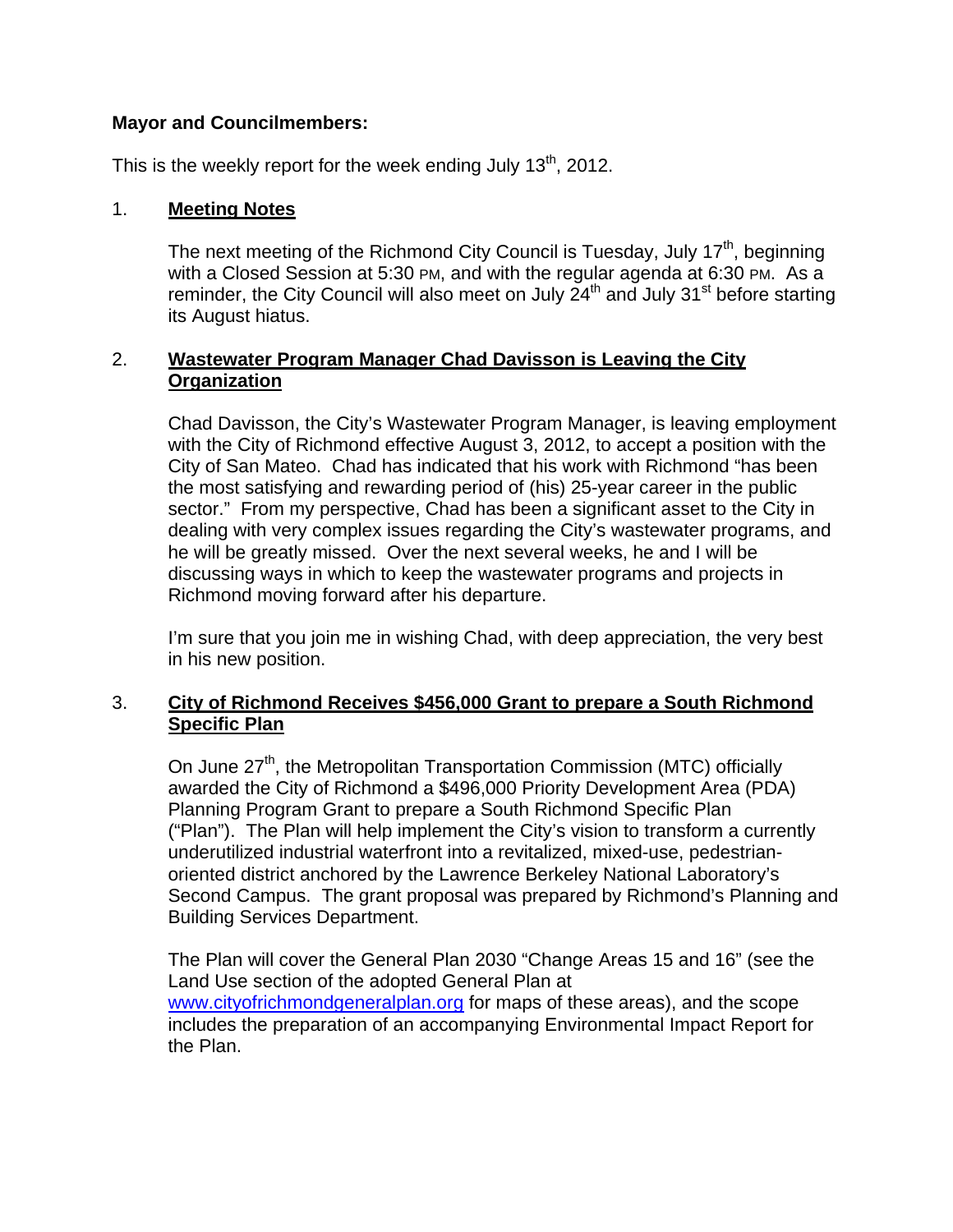For more information regarding this project, please contact Lina Velasco, Senior Planner at (510) 620-6841 or via email at Lina\_Velasco@ci.richmond.ca.us.

### 4. **Employment & Training's YouthWORKS Program Receives a \$75,000 Grant From the S.D Bechtel Foundation**

The Youth*WORKS* Division of the Employment & Training Department has received, for a second year, a \$75,000 grant from the Bechtel Foundation to support a year around effort by the after-school Academic Program, coordinated by Straight Talk on Prison (STOP) and its Executive Director, Pedro Lespier. The second year of funding represents a \$25,000 (50%) increase over last year's funding.

The S.D. Bechtel Jr. Foundation primarily supports the development of future leaders in the business community. Thanks to the efforts of their Program Manager, Robert Joseph, they have expanded that priority to address the development of future leaders in troubled communities. YouthWORKS represents the most ethnically diverse, at-risk community that they have ever funded.

One of the requirements of the funding is to implement a service based community learning program. YouthWORKS has partnered with the National Park Service, and their education coordinator, Ranger Matt Holmes, to assist with the development of the service learning component. The classroom based portion of the service learning component is implemented by STOP, with curricula based on the National Crime Prevention Council's Community*WORKS*  program. Ranger Holmes has initiated and nurtured the transition from classroom to worksite and has succeeded in creating the kind of relationships that are needed to bridge program and community.

Both Ranger Holmes and Mr. Lespier have devoted the majority of their Saturdays since January to working with the youth on the edible garden and bioswale projects on the Richmond Greenway, built planter boxes for the Maritime Children's Academy and assisted with staffing such City sponsored events such as the Compost/Fruit Tree Give-Away, the grand opening of the Rosie the Riveter WWII Homefront Headquarters and, most recently Juneteenth. All in all, they have been responsible for coordinating and providing over 1,000 hours of volunteer labor throughout the community since January 2012.

In the upcoming year, Mr. Lespier will be implementing an accredited course he has designed related to urban agricultural science, and YouthWorks is working with the school district to ensure that program participants receive high school credit for this after-school program.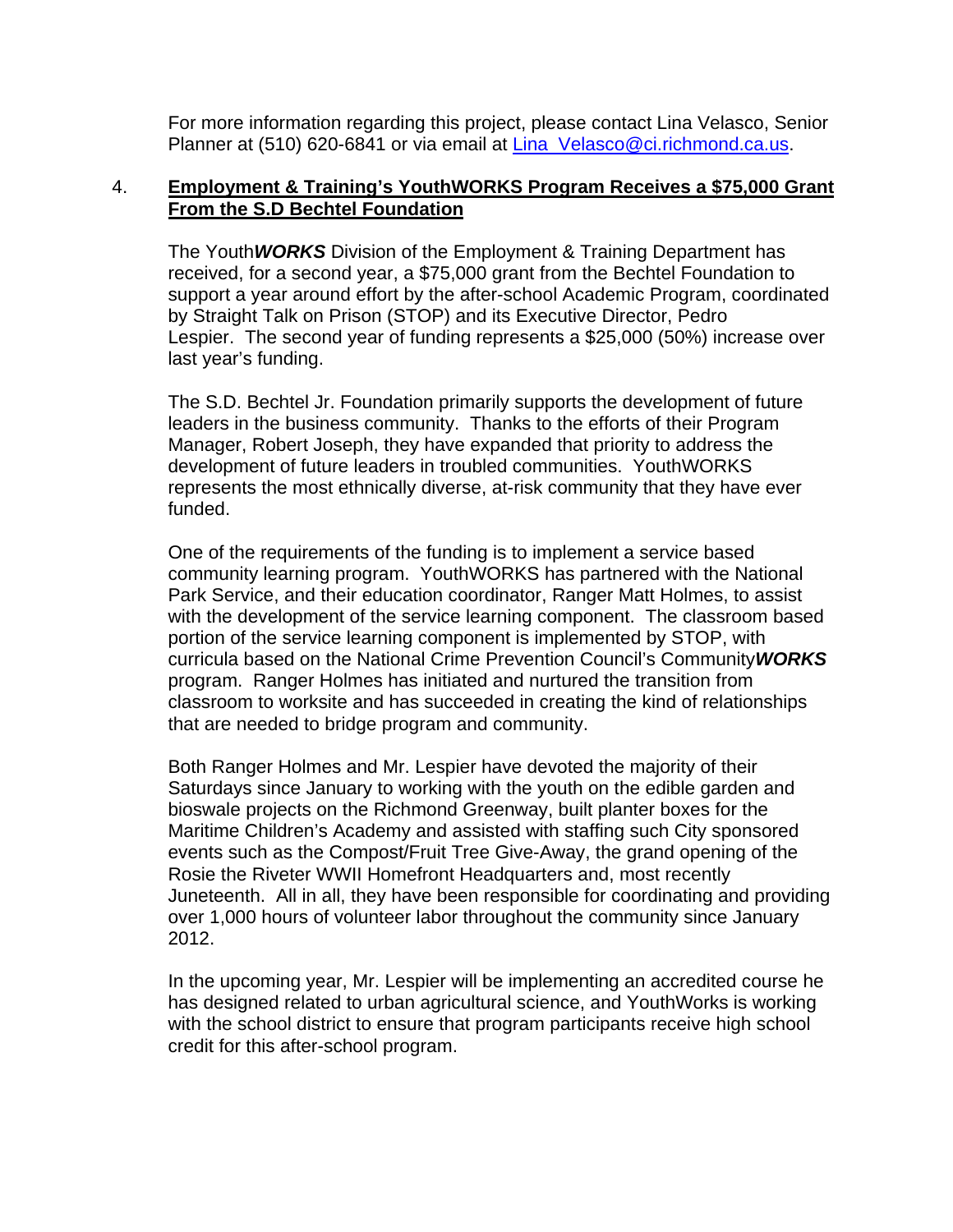Other outcomes of the Academic Program for the 2011/2012 year include 14 out of 14 high school seniors receiving their full diplomas – the first 100% year since the inception of the program four years ago.



Academic Program Participants at Lassen National Park, June 2012



Academic P Program Partici pants at Mariti me Center, Ma ay 2012

# 5. Public Workshop on LBNL's Richmond Bay Campus

The public will have an opportuity to hear from representatives from the Lawrence Berkeley National Laboratory (LBNL) and UC Berkeley about the proposed LBNL second campus at the Richmond Bay Campus Community Workshop on Thursday, July 26<sup>th</sup>, from 7:00 PM to 8:30 PM at the Richmond A Auditorium.

The Richmond Bay Campus of LBNL will have deep and far-reaching impacts in the Richmond community, and the public's involvement in offering thoughts and ideas throughout the planning process is critical to delivering a successful p roject.

Please RSVP for the community workshop: www.richmondbaycampus.eventbrite.com so that staff can effectively plan for the estimated attendance.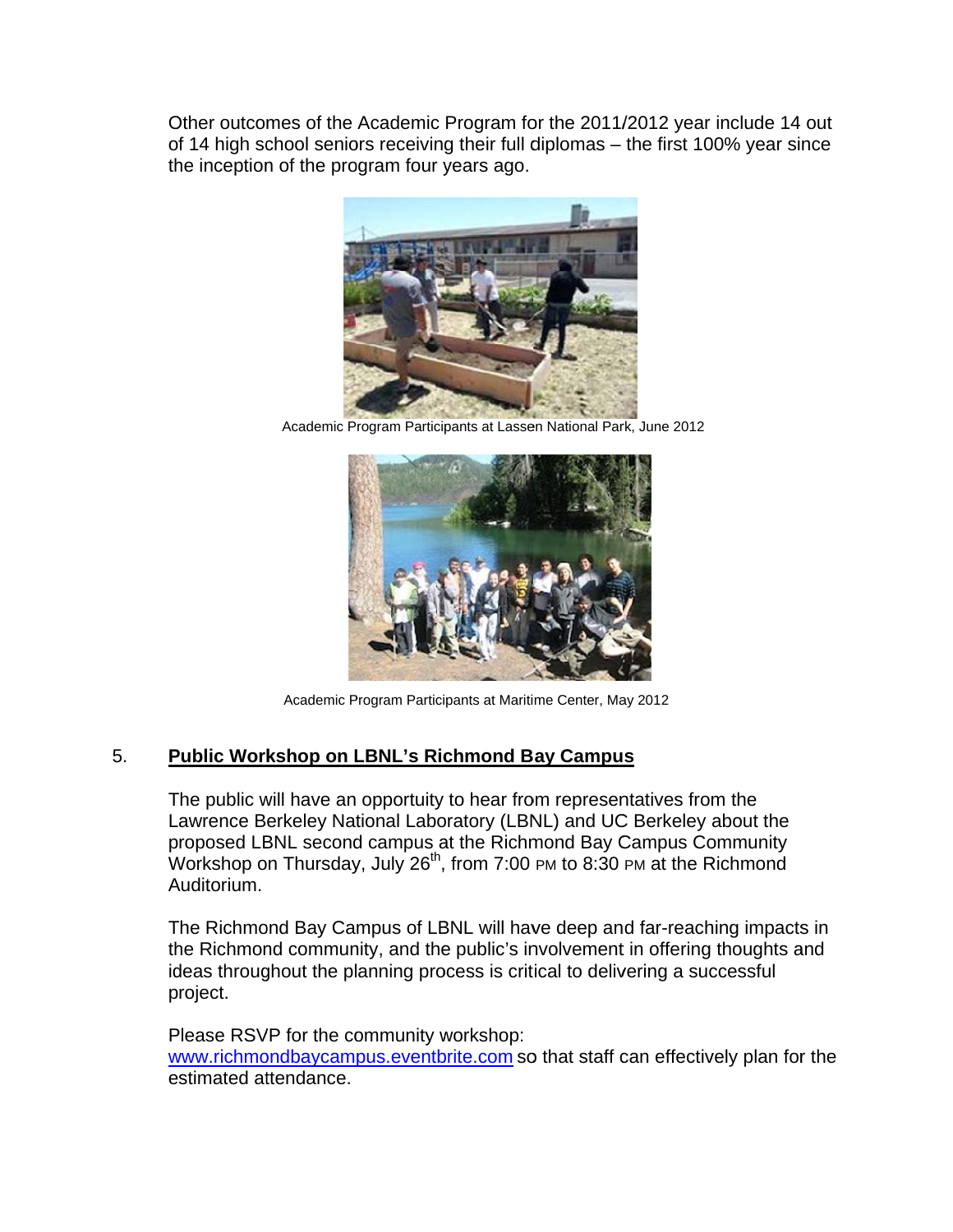

#### 6. **City Residents Receive Essential Language Skills from LEAP**

During the summer, the Richmond Library's LEAP (Literacy for Every Adult Person) program is one of the few places where adults can continue to learn and improve their English skills. Although Catholic Charities, The Latina Center and the Adult School are nearby resources, the need for English Language classes remains strong, with consistent enrollment in all LEAP programs. Currently LEAP offers English as a Second Language (ESL) at the Nevin Center and at the main LEAP site.

LEAP's Program Manager Sherry Drobner described for me how she and veteran teacher Hilaria Wright can attest to the need for this program and the success of their students. Sherry recounted how, while she and Hilaria were doing program planning, Hilaria described the experience of several of her students:

- Elena, just 18 years old, came to the United States from El Salvador 5  $\bullet$ months ago, and joined LEAP three months ago. Although a graduate from high school in her home land, her degree will not help her with her long term career goal—nursing. Elena is learning English and is planning to take the GED Spanish (offered through our partnership with the Multicultural Institute of Berkeley) so she can continue to go to college and fulfill her goal. Is she learning? According to Hilaria, Elena reported that she can now walk on the street, see the signs and know what they mean.
- Maria, from Mexico, who started LEAP three weeks ago, spoke no  $\bullet$ English. During class last week, Maria read a page from a book. When Hilaria exclaimed, "You can read", Maria, responded, "Yes, but I don't know what it means!" Hilaria assured her, "That comes next." Most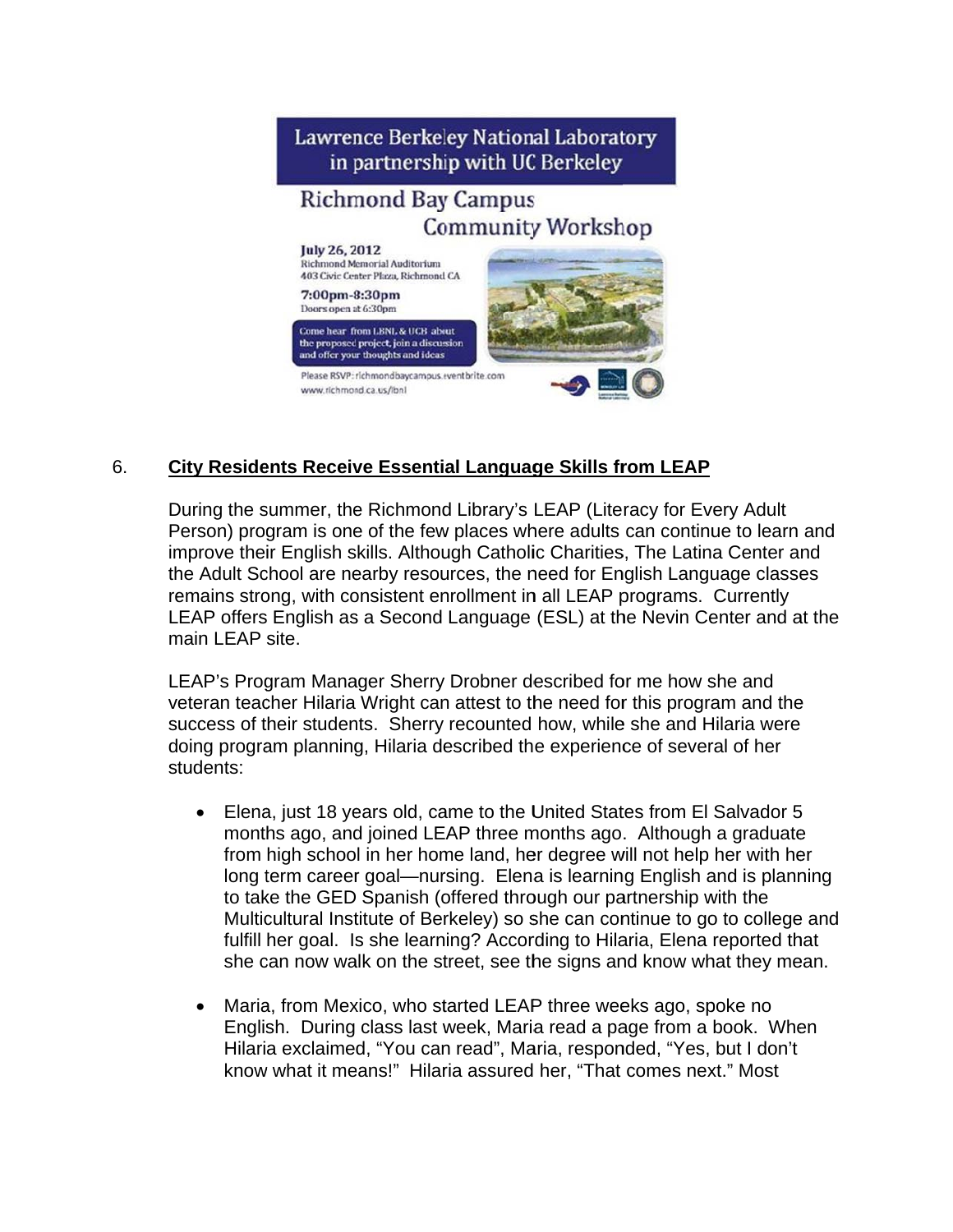definitely, reading comprehension is a skill taught to both English and non-English speakers at LEAP.

LEAP's ESL program serves adults from all over the world. In addition to our paid staff, we have dedicated tutors who meet weekly with individual students. We also welcome City staff to become volunteers and work with our **FSI** learners

#### $7.$ **Toys at the Library**

The Bayview Branch Library at 5100 Hartnett Avenue has children's toys available for checkout with your Richmond Public Library card.

Toys provide a fun, enriching way to help your young child to learn faster and develop their cognitive and motor skills. Most of the toys in this collection are for ages 3 to 6, with a few suitable for older and younger children. Toys are checked out one at a time, and may be kept up to four weeks. All toys will be sanitized and inspected between borrowings.



### 8. Video - The City of Richmond Partners with Contra Costa College to Create Science, Technology, Engineering, and Mathematics Career Pathways in **Richmond**

We invite you to view the City of Richmond's video highlighting the Contra Costa College's Center for Science Excellence (CSE). CSE provides support for financially and academically underrepresented students majoring in biological, computer and physical science, technology, mathematics or engineering (STEM fields) at the college. CSE partners with Lawrence Berkeley National Laboratory (LBNL) to provide funding and LBNL research opportunities to CSE students.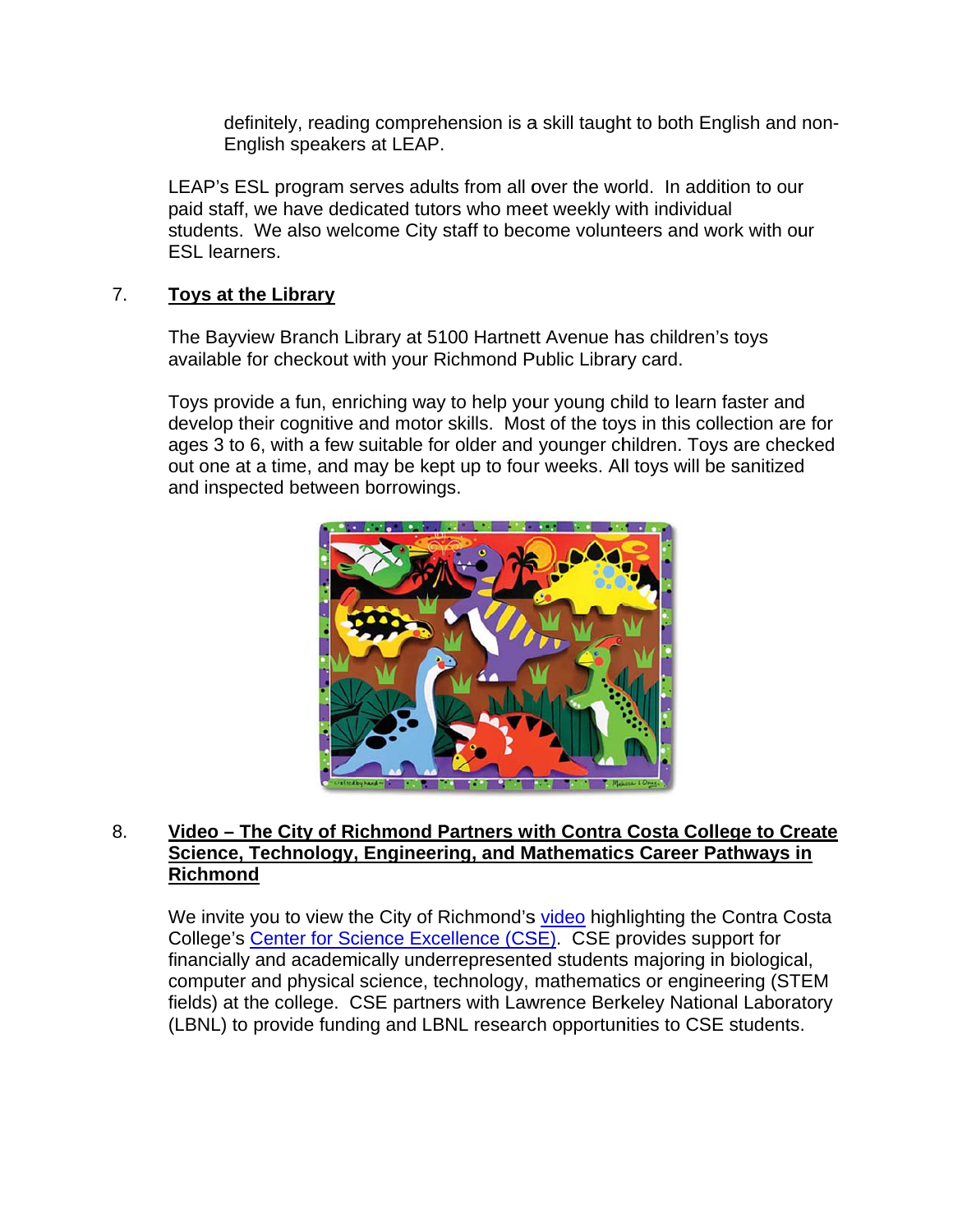The City of Richmond will continue to partner with Contra Costa College and LBNL to maximize opportunities for creating STEM career pathways in Richmond.



#### 9. United Heckathorn Technical Assistance Workshop

On July 9, 2012, the Environmental Protection Agency (EPA) hosted a Technical Assistance Community Workshop for the United Heckathorn Superfund Site in the Richmond Inner Harbor. You can view more information about the technical assistance program at www.epa.gov/superfund/community/tasc. Community members are invited to apply for educational and technical assistance to better understand and become involved in the United Heckathorn cleanup process. The EPA's technical assistance consultant is Krissy Russell-Hedstrom from Skeo Solutions and can be contacted at krissy@skeo.com. You can view more workshop photos by using this link.



#### $10.$ **Contra Costa County Climate Action Plan Open House**

On July 12, 2012, Contra Costa County hosted a Climate Action Plan Open House at the Richmond Council Chambers to receive community input on preparation of the County's Climate Action Plan. Supervisor John Gioia provided an overview of the County's Climate Action Plan. During the open house, community members indicated support for various actions under topics including energy, land use and transportation, water, solid waste, agriculture, and public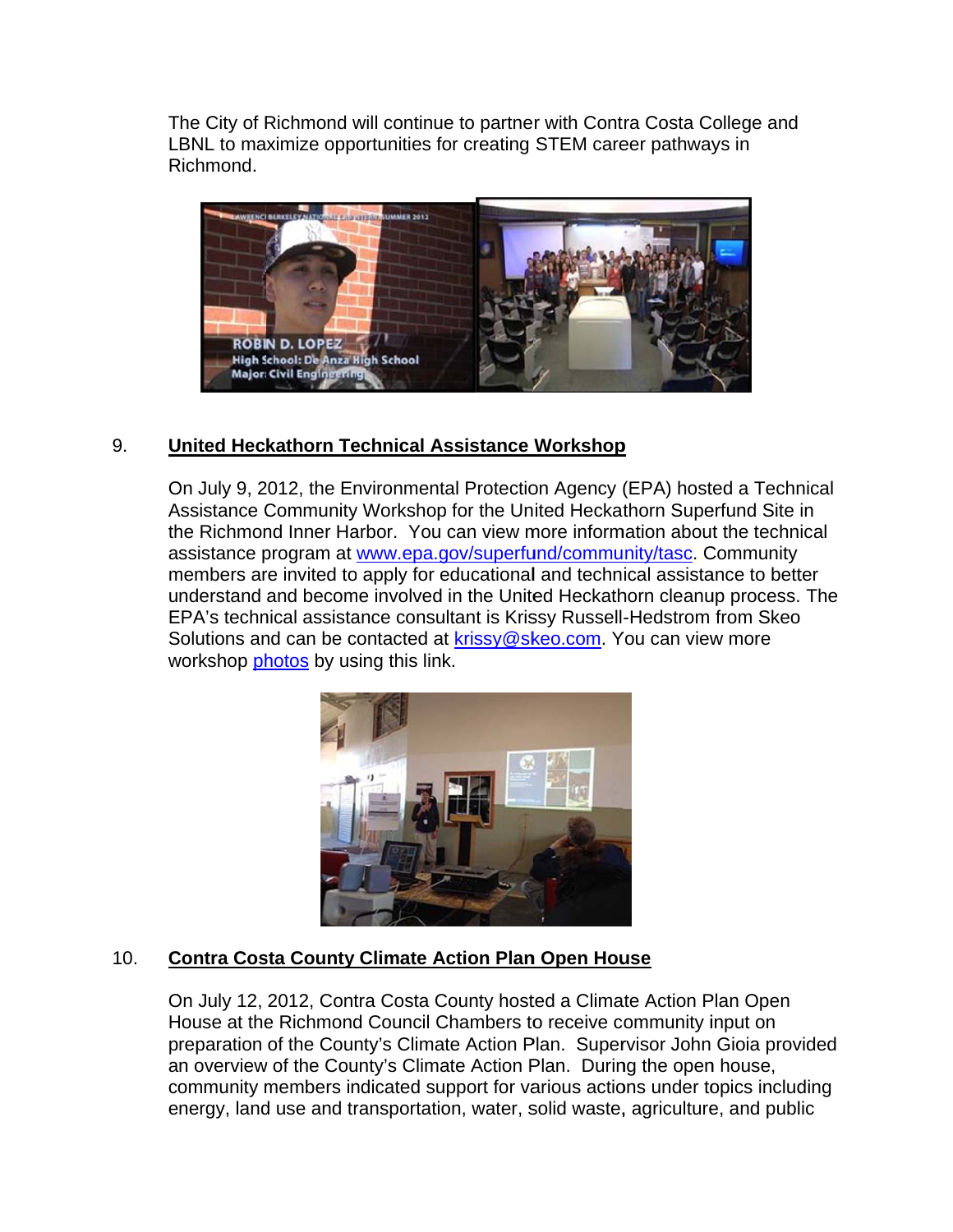health through a dot exercise. Other open houses were hosted in Oakley and Rodeo. The County's draft Climate Action Plan is expected to be released in the fall. You can view open house photos by using this link.



#### $11<sub>1</sub>$ Via Verdi Sinkhole Project Update

The project to repair the Via Verdi sinkhole is continuing, and the El Portal road closure is ongoing.

Stormwater Pollution Prevention best management practices continue to be implemented throughout the construction site, in accordance with State of California requirements. These are monitored daily by the on-site biologist.

The hillside terrace excavation at the corner of El Portal Drive and Via Verdi is complete. El Portal Drive is being excavated within the construction site boundary.

The existing open channel has been dewatered in accordance with U.S. Army Corps of Engineers and California Department of Fish and Game permit requirements. On-site biologists monitored the dewatering process. The open channel bed is being prepared for installation of the new concrete culvert.

Temporary shoring -- beams and lagging with tie-backs -- is being installed at various locations along the alignment of the culvert, in order to protect existing buildings and structures near the construction site. The shoring at the upstream open channel headwall location is complete; the shoring near the intersection of Via Verdi and El Portal Drive is currently being erected; the downstream shoring at the culvert endwall will be installed in the near future.

Utility companies have completed the temporary relocation of their utility lines, ensuring that the residents of the Sobrante Glen neighborhood will receive uninterrupted utility service throughout the duration of the culvert replacement construction project.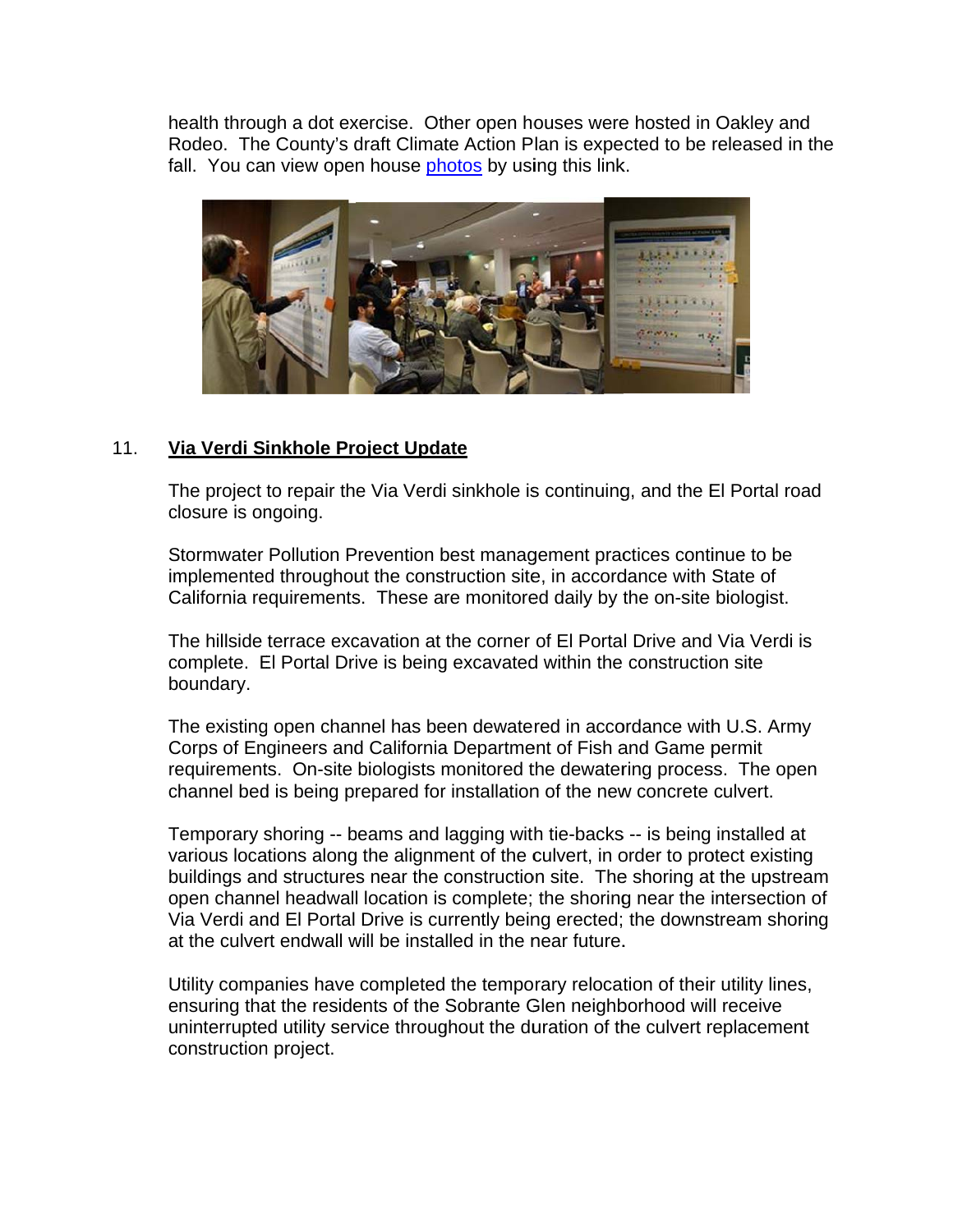

Culvert Headwall area: The culvert headwall area has been dewatered and shoring has been installed to protect the Creek View Condominiums property, visible in the background.



Hillside terrace: The hillside terrace at the intersection of Via Verdi and El Portal Drive has been excavated.

#### **Public Works Updates**  $12.$

Facilities Maintenance Division: The electrical shop repaired the traffic signal at 23<sup>rd</sup> Street and Nevin Avenue, installed and removed the power pedestals at Nicholl Park for the dedication of the tennis courts, and continued with the relamping of street lights around the City.

Parks and Landscaping Division: Parks crews are preparing Shields Reid Park for the upcoming music festival, performing vegetation management in the EI Sobrante area, completed weed abatement in some areas of Point Richmond and along Richmond Parkway and Parr Boulevard, and landscape maintenance along the Bay Trail and Civic Center Plaza.

The Tree Crew trimmed and pruned Sycamore trees along Barrett Avenue from Harbour Way to 7<sup>th</sup> Street and continued with the tree pruning along Hilltop Drive and Interstate 80.